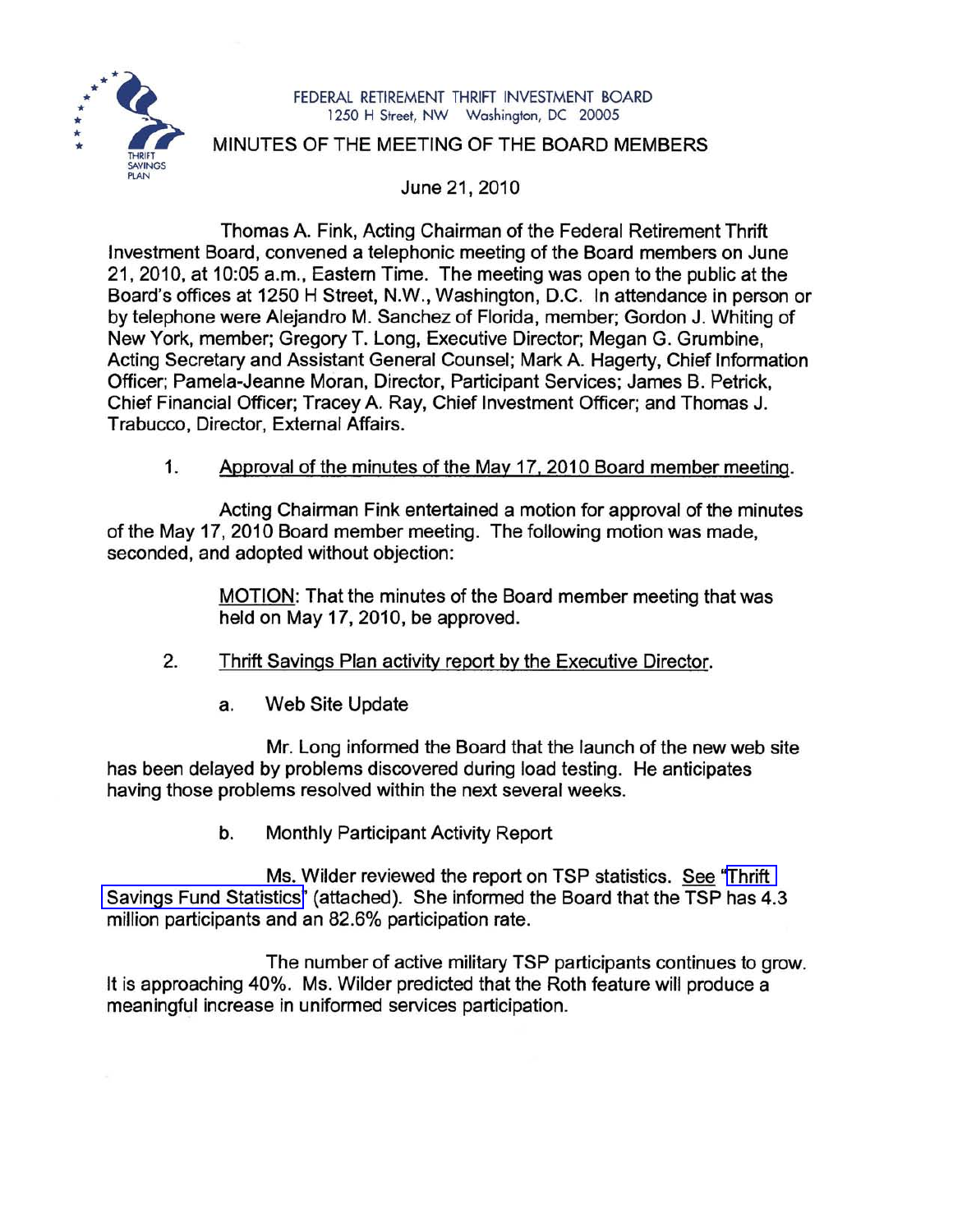c. Monthly Investment Performance Report

Ms. Ray reviewed the June 8, 2010 memorandum, entitled ["May](http://www.frtib.gov/pdf/minutes/MM-2010Jun-Att2.pdf) 2010 [Performance](http://www.frtib.gov/pdf/minutes/MM-2010Jun-Att2.pdf) Review" (attached). BlackRock Funds closely tracked their underlying indices for the month and the year-to-date, except the International Fund which was subject to fair valuation.

As a result of volatility in the international markets, the trading costs for the I Fund reached 54.6 basis points in the month of May. Fortunately, the total yeat-to-date dollar amount traded was only \$3.5 billion. This is because the total volume of trading decreased after the Agency implemented interfund transfer restrictions a couple of years ago.

The G Fund rate for June decreased to 2.88% because the 10 year T-note and 30 year T-bond came down 30 to 40 basis points.

May total returns are negative 8% for the C Fund, negative 7.5% for the S Fund, and negative 11% for the I Fund. These returns reflect uncertainty in Europe and globally. May was also the month in which U.S. markets experienced a "Flash Crash." Liquidity evaporated in the U.S. markets and some stocks prices fell from \$40 to a penny. The U.S. Securities Exchange Commission is addressing the "Flash Crash" with curbs on individual stock trading.

The markets have improved in June. So far, the C Fund is up 2.69%, which makes it positive again for the year-to-date. The S Fund has returned 1.5% in June and the I Fund has returned 4.6%.

Because the 2040 L Fund has the most equity exposure, it performs the worst in a weak market relative to the other L Funds. However, all of the L Funds still show positive returns for the year-to-date.

Participants made over 165,000 interfund transfers in May. That is the largest volume of interfund transfers since October 2008. Participants transferred approximately \$3 billion into the G Fund and \$.5 billion into the F Fund.

d. Legislative Report

Mr. Trabucco informed the Board that he and Mr. Long have scheduled a meeting with the Employee Thrift Advisory Council to discuss the report from the Congressional Budget Office on terminal annual leave legislation and the Department of Justice's opinion regarding tax levies against TSP accounts. Mr. Fink asked Mr. Trabucco if he still expects the Senate to confirm the new Board members before July  $4<sup>th</sup>$ . Mr. Trabucco said that it is impossible to predict. He explained, however, that there is a proposal pending in the Senate that would eliminate anonymous holds on confirmations.